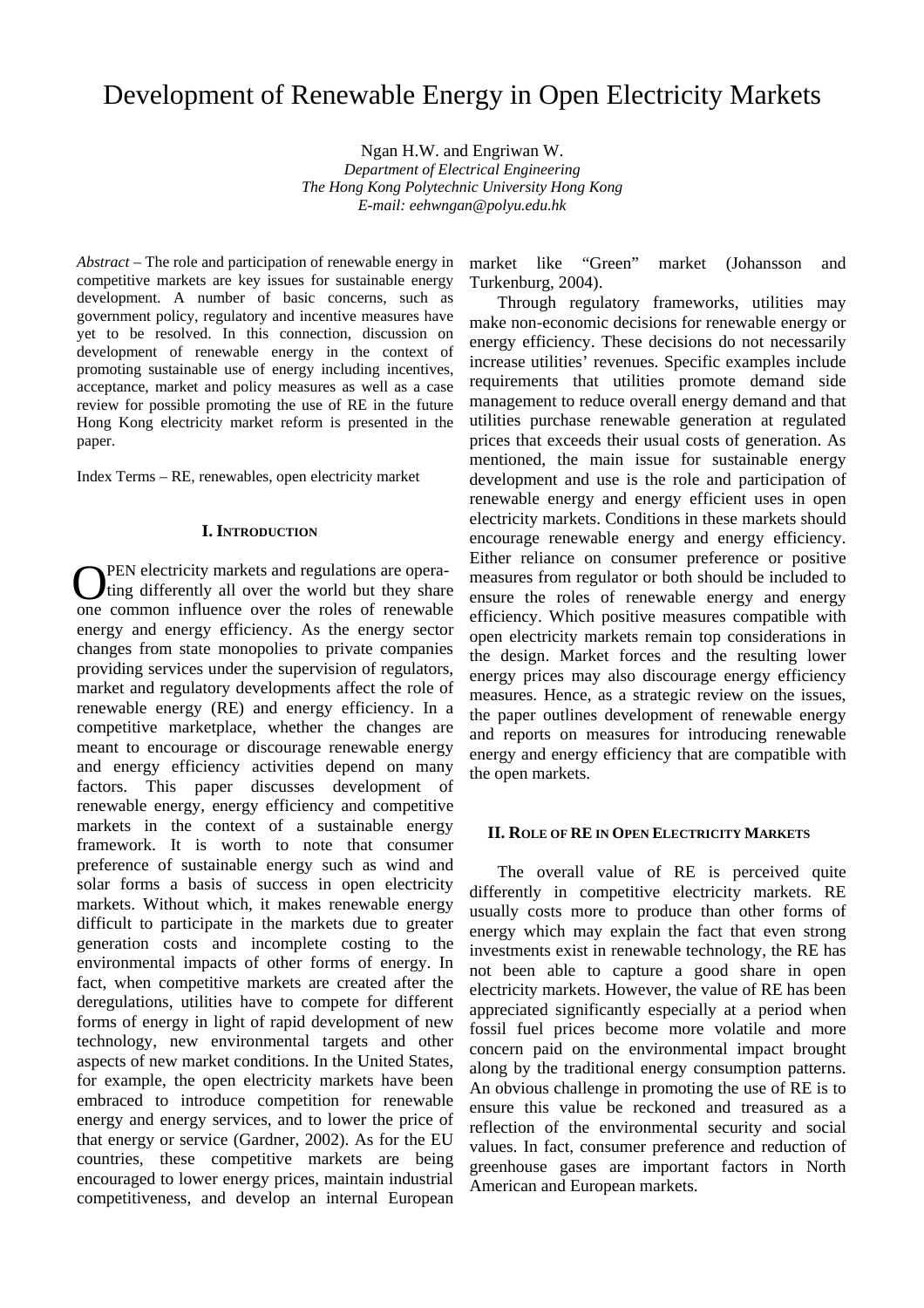RE can be defined as energy with low impact on the environment where its role and participation in competitive energy markets are key issues for sustainable energy development. Apart from consumer preference, government and regulators have to take positive measures to ensure the role of RE be compatible with the competitive markets such as RE quotas to be achieved within certain period like increase the use of renewable energy in Latin America to 10% as a share of total by 2010. The European Union proposes that countries attain the goal of using renewable energy for 15% of their energy needs. However, how renewable energy sources should be promoted is still open for discussion, such as:

- Can market reform help?
- Will Quota systems introduced by some countries facilitate the growth?
- Will such policies and measures unleash or constrain the power of the market?
- What are the related regulatory issues?
- What are the views of regulators in different regions of the world?

## **III. INCENTIVES FOR DEVELOPING RE**

Electricity prices are no longer determined by regulators in the open electricity market but simply determined by the market mechanism. In which, RE serves as alternative electricity source and in the power pools in the UK, for instant, competition between different types of electricity generation is encouraged and utilities have equal access to the pool irrespective of their source of electricity. However, by simply having the right of access does not mean enough incentives provided to dispatch RE in priority to other forms of energy. Part of the reason is due to the high generation cost of RE in relation to fossil fuel energy.

The market incentive comes from a belief that affordable modern energy services for everyone are a key to sustainable development throughout the world (Eichhammer, 2004). In this regard, RE has an enormous potential for further development and can play a major role in meeting the growing demand for energy services. A market-based approach in the treatment of all energy sources will ensure the most efficient solutions but regulators are central to the smooth functioning of energy markets at all levels. The World Energy Council (WEC) proposes ten policy actions to achieve sustainable energy development by 2020. One of the most fundamental actions called for "Keeping all energy options open so that cleaner fossil fuel technologies, nuclear power, hydroelectric and other renewables maintain or increase their share of the global energy mix". WEC believes that the development and use of renewables and distributed generation should be part of a global energy strategy.

The European Union (EU) Directive on the promotion of electricity produced from renewable energy sources in the internal electricity market adopted in September 2001 is one such example. According to this Directive, EU member states shall have their own national indicative targets (of renewables) at 12% share of gross national energy consumption by 2010 and 22% share of electricity generation by 2010.

Based on the same incentive, the German Parliament adopted the Renewable Energy Law (REL) - the 'Law for the priority access of electricity from renewable energy sources'. The REL combines elements of the 1990 Electricity Feed Law and a flexible quota on the electricity supplier level. The overall objective of the law is to contribute towards doubling the share of renewable energy in the electricity market from 5 to 10% by 2010.

Government supports for research and development in renewables, technology and skills transfer and effective private-public cooperation are important incentives to advancing the potential for renewables in countries like the budget spent in member government of the International Agency Countries (IEA) as shown in Fig.1. The cost of renewable energy technologies remains high, although in the long run prices continue to fall. Some forms of renewable energy are now as competitive as other forms of energy under some market conditions. However, it is expected that further price reductions are needed for renewables to compete broadly with the least costly fossil-fuel alternatives. Consumers' choices may be rationalized if appropriate price signals are attributed to value the environmental and social benefits of renewable energy.

|                            | <b>Budget</b><br>by Technology<br>1974-2002<br>(million US\$) | Shares in<br>Energy<br>RD&D<br>1974-2002 | <b>Budget</b><br>by Technology<br>1974-1986<br>(million US\$) 1974-1986 | Shares in<br>Energy<br>RD&D | <b>Budget</b><br>by Technology<br>1987-2002<br>(million US\$) 1987-2002 | Shares in<br>Energy<br>RD&D |
|----------------------------|---------------------------------------------------------------|------------------------------------------|-------------------------------------------------------------------------|-----------------------------|-------------------------------------------------------------------------|-----------------------------|
| Nuclear Fission            | 137 529                                                       | 47.3%                                    | 84 866                                                                  | 53.6%                       | 52 663                                                                  | 39.7%                       |
| <b>Fossil Fuels</b>        | 36 842                                                        | 12.7%                                    | 20559                                                                   | 13.0%                       | 16 284                                                                  | 12.3%                       |
| Nuclear Fusion             | 30 562                                                        | 10.5%                                    | 15948                                                                   | 10.1%                       | 14 615                                                                  | 11.0%                       |
| "Other" Technologies       | 29 21 2                                                       | 10.0%                                    | 10599                                                                   | 6.7%                        | 18613                                                                   | 14.0%                       |
| Renewable Energy           | 23 550                                                        | 8.1%                                     | 13 317                                                                  | 8.4%                        | 10 2 3 4                                                                | 7.7%                        |
| Solar Heating & Cooling    | 3024                                                          | 1.0%                                     | 2 140                                                                   | 1.4%                        | 885                                                                     | 0.7%                        |
| Solar Photo-Electric       | 6354                                                          | 2.2%                                     | 2717                                                                    | 1.7%                        | 3636                                                                    | 2.7%                        |
| Solar Thermal-Flectric     | 2555                                                          | 0.9%                                     | 1889                                                                    | 1.2%                        | 666                                                                     | 0.5%                        |
| Wind                       | 2910                                                          | 1.0%                                     | 1445                                                                    | 0.9%                        | 1465                                                                    | 1.1%                        |
| Ocean                      | 754                                                           | 0.3%                                     | 626                                                                     | 0.4%                        | 128                                                                     | 0.1%                        |
| <b>Biomass</b>             | 3578                                                          | 1.2%                                     | 1495                                                                    | 0.9%                        | 2083                                                                    | 1.6%                        |
| Geothermal                 | 4088                                                          | 1.4%                                     | 2.867                                                                   | 1.8%                        | 1 2 2 1                                                                 | 0.9%                        |
| Large Hydro (>10 MW)       | 93                                                            | 0.0%                                     | 0.00                                                                    | 0.0%                        | 93                                                                      | 0.1%                        |
| Small Hydro (<10 MW)       | 49                                                            | 0.0%                                     | 0.18                                                                    | 0.0%                        | 49                                                                      | $0.0\%$                     |
| Conservation               | 23 4 7 9                                                      | 8.1%                                     | 8607                                                                    | 5.4%                        | 14 872                                                                  | 11.2%                       |
| Power & Storage Technology | 9844                                                          | 3.4%                                     | 4 3 4 4                                                                 | 2.7%                        | 5 500                                                                   | 4.1%                        |
| <b>Total All Energy</b>    | 291 020                                                       | 100.0%                                   | 158 240                                                                 | 100.0%                      | 132 781                                                                 | 100.0%                      |

# **Fig.1 Budget spent on RE from IEA Countries**

#### **IV. MARKET ACCEPTANCE OF RE**

There have been mixed reviews in terms of the penetration and acceptance level of RE. Depending on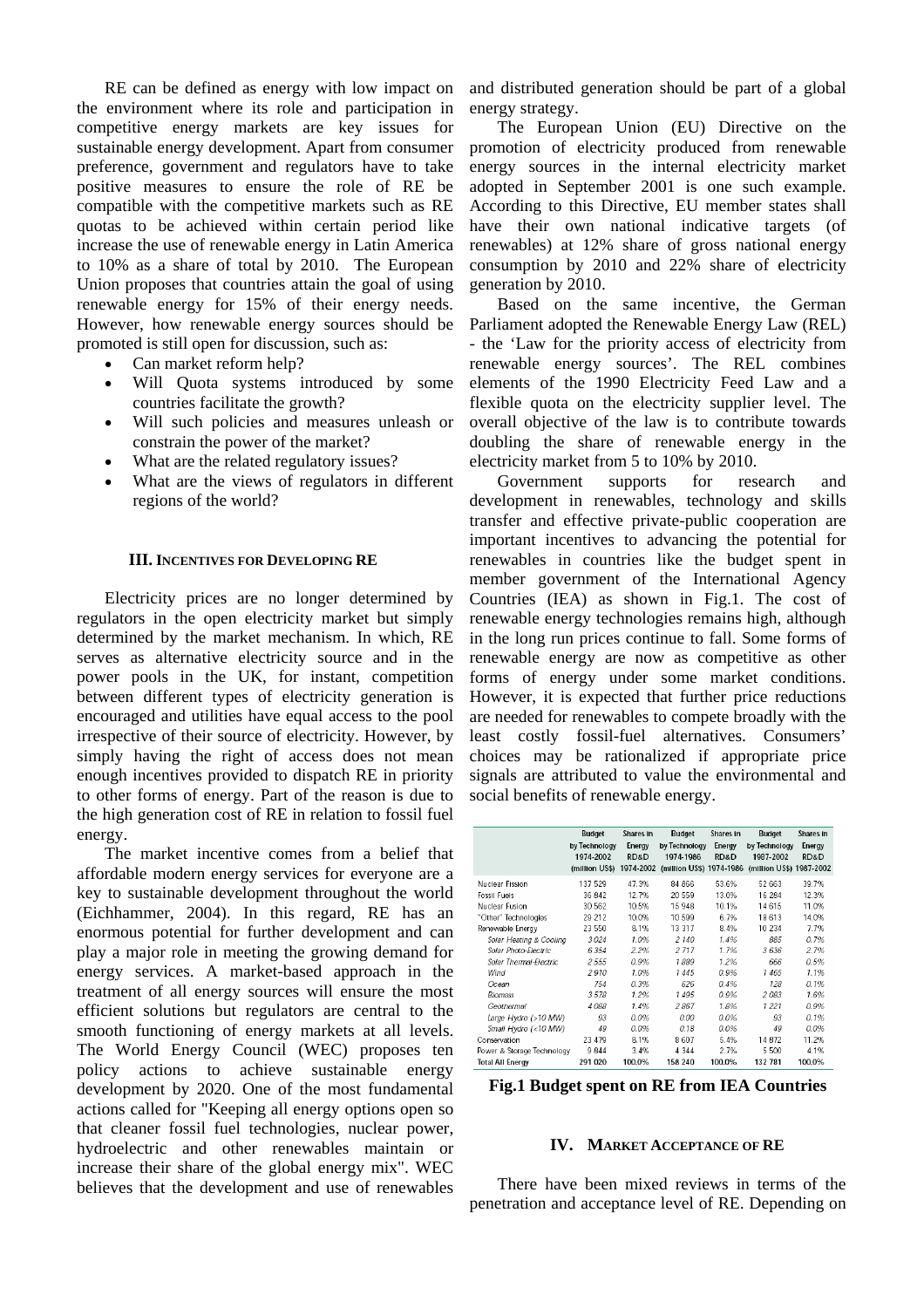the type of renewable energy, some of them are widely available at low cost (Sonneborn, 2004). For example municipal solid waste (MSW), a kind of bio-energy, can be used to produce heat or electricity where its technology has been proven and cost effective. However, since the Kyoto convention in 1997, MSW has not gained much popularity due to its contributions to the emissions of greenhouse gasses particularly CO<sub>2</sub> (González et al., 2005). Wind energy, another kind of renewable energy is seen to be increasingly competitive. Europe is the leader for wind energy with a predicted total capacity of 75,000 MW by 2010 (EWEA, 2003). While Hong Kong has experimented with wind energy at its Po Toi island, it will be awhile before commercialized wind energy is possible. The main obstacle here is the huge land that is needed to place the wind turbines and grids. Even so, wind energy has been found to revitalize regional economies elsewhere by creating opportunities for wind turbines markets, jobs, etc. (AWEA). Moreover, the costs have decreased appreciably over the past decade as indicated by the 20% increase of generating capacity globally in 2004 (EWEA).

Photovoltaic or solar energy has gained significant RE market share recently with the 20-35 per cent increased investment last year alone while its generating costs have been dropping to their 1980s level. Hong Kong has experimented with photovoltaic energy for several years with solar panels installed at the rooftop of some government buildings. But since photovoltaic energy generation depends on clear weather with less cloud, the future of the photovoltaic energy generation is uncertain given the high pollution level and high population density in Hong Kong. Nevertheless, the success of photovoltaic energy generation at remote places is quite high (SEIA).

#### **V. MARKET AND POLICY MEASURES FOR PROMOTING RE**

At present, most RE cannot compete on its own and its existence still relies on different market and policy supports. One approach that has been adopted by some EU countries is to introduce a "Green" market to secure the development of renewable technologies and to compensate for the benefits that the renewable energy generates to the environment (Kristina, 2005). For example, the tradable renewable energy credits such as  $CO<sub>2</sub>$  permit that sets quotas for the allowable  $CO<sub>2</sub>$  emission and penalties for exceeding the limit. Similarly, in the US, the tradable renewable energy credits (REC) awards utilities based upon the total amount of energy generated from renewables (Menz, 2005). Utilities have taken the advantages of REC by appealing to consumer preferences for green power and by turning RECs into cash to assist in the financing of renewables projects with the premise that renewables development is more costly than traditional power sources.

Renewable portfolio standards or RPS is the most important factor shaping renewable markets today. For example, California's RPS requires that retail sellers of electricity procure 20% of their retail sales from approved renewable energy sources by 2017. By compelling producers and distributors to generate minimum amount of energy for renewables, RPS forces growth in the renewable market and encourages rapid renewables development.

Other policies and measures being used for promoting renewable energy in open electricity markets include corporate tax incentives, production incentives, grant programs, and loan programs. In the US, corporations can receive certain tax credits and deductions when purchasing and installing renewable energy equipment. Moreover, utilities receive payments in exchange for the renewable energy credits generated by renewable energy systems. Though the amount of grant and loan varies from states to states, the fundamental idea is to promote the research, development and use of renewable energy technologies. A summary of the RE policies being implemented in various countries is outlined in Fig. 2.



**Fig. 2 RE policies in different countries**

## **VI. A CASE REVIEW: IMPLICATIONS OF RE DEVELOPMENT IN HONG KONG**

The ESI reform in Hong Kong and China will undoubtedly assume an important role to play on renewable energy and energy efficiency. Though both utilities in Hong Kong have promoted Demand Side Management (DMS) to improve energy efficiency, more should be done along this line in formulating the